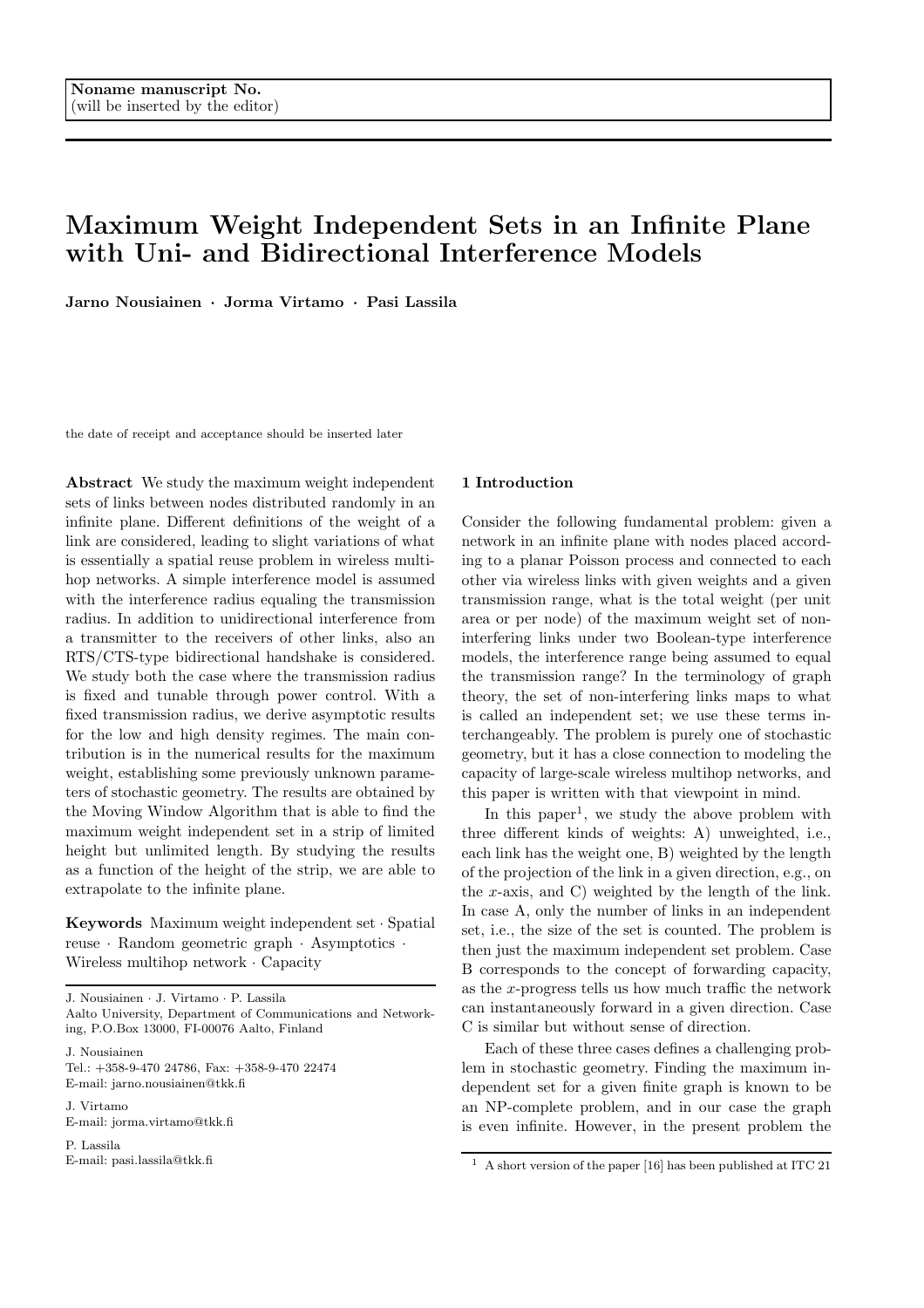graphs are not arbitrary but the interference is localized; links separated far enough do not interfere with each other. In our approach, we will efficiently exploit this special structure of the graph.

The results are obtained by applying the Moving Window Algorithm, originally developed in a different context in [19], but fine-tuned for the present application. The algorithm is able to find the maximum weight of an independent set for any network realization in a strip of limited height but unlimited length by moving a window along the strip. The window is high enough to cover the strip in the vertical direction and wide enough so that no two links on different sides of the window interfere with each other. The algorithm maintains the cumulative weight of the maximum weight independent set so far conditioned on the choice of the conflict-free set in the window. By studying the results as a function of the height of the strip, we are able to extrapolate to the infinite plane.

We study the problem with two different assumptions on the interference model. In the Boolean interference model, a transmission on a link is successful if there are no other active transmitters whose transmission range reaches the receiver. In the bidirectional Boolean interference model, a successful transmission requires that both the sender and the receiver are outside the range of competing transmissions. This models, e.g., the effect of RTS/CTS handshaking in 802.11 networks during which the transmitter and receiver both need to be able to hear each other. In the basic case the transmission range is assumed to be fixed. Also the impact of power control is studied where the transmission range can be adjusted up to a given maximum radius. The idea is that not every sending node uses the maximum radius but a radius just large enough to reach the receiving node, thereby minimizing the interference.

Our analytical contribution comprises of asymptotic analyses of the different cases A, B, and C with a fixed transmission radius. The asymptotics are analyzed both when the mean number of neighbors tends to zero and to infinity (loosely speaking, the low and high density asymptotics). In the previous case, the analysis is simple and the results are exact. In the high density limit, the problem is more intricate, and we present only a rudimentary analysis, which however, we believe, captures the essential dependency. The asymptotic behaviors at both ends yield insight on the behavior also in the intermediate range.

The main contribution of this paper is in the numerical results representing the total weight of the maximum independent sets of the studied systems as a function of the mean neighborhood size. In the case of a fixed transmission radius, these curves have a maximum, which is of special interest in defining the best that can be obtained, as well as the optimal value of the transmission radius in relation to the mean distance between the nodes. In the case of an adjustable transmission range (up to a given maximum), no maximum exists, since all the independent sets that are feasible with a given maximum range are feasible when the maximum range is made larger. Similarly, we see that the results with an adjustable range are always as good as or better than when only the maximum range can be used since anything that can be done with a fixed range can be done with an adjustable range.

The algorithm is computationally demanding, especially for large windows and high mean neighborhood sizes. The results are presented for as large a parameter range as it has been possible to proceed. For cases A and B the explored range covers the points where the curves with fixed transmission range reach their maxima; for case C this is only attainable with the bidirectional interference model.

The rest of this paper is organized as follows. Section 2 presents the related work. In Section 3, we introduce the notation and present scaling considerations to reduce the unknowns to the minimum. The asymptotic results are derived in Section 4. In Section 5, we describe the Moving Window Algorithm. The numerical results are presented in Section 6, and we conclude in Section 7.

## 2 Related work

The graph theoretic correspondence of our problem to the well-known maximum weight independent set problem results from the following mapping between the graph model of the wireless network and the so-called interference graph. An independent set of links in a wireless network is an independent set (of vertices) in the network's interference graph, where each link corresponds to a vertex, and two vertices are adjacent if the links interfere with each other. Determining the maximum weight of an independent set of links is equivalent with finding the maximum weight independent set in the interference graph. The maximum weight independent set problem is one of the most studied problems in combinatorial optimization and is known to be NP-hard for a general graph [7]. The exact solutions of NP-hard problems can typically be found only for moderate input sizes. For recent results on exact algorithms, see [5] and its references.

In wireless networking, the question of maximum weight independent sets of links arises, e.g., in the context of analyzing the local forwarding capacity of massively dense networks [2,9,10,12] motivated by the fu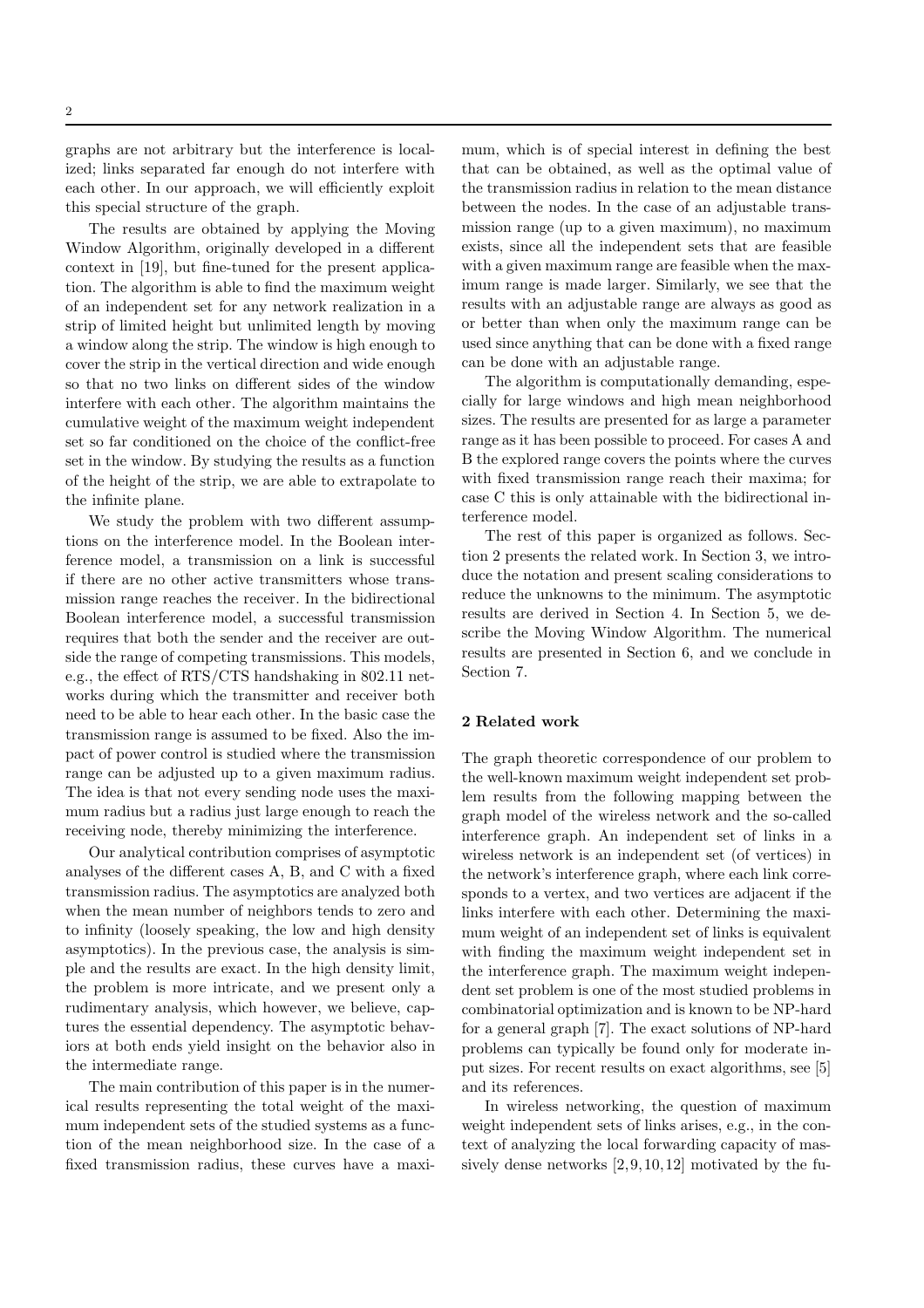ture applications of large scale sensor networks. From a single node's perspective the surrounding network appears as an infinite network of randomly placed wireless nodes. The solution to the maximum weight problem (B) gives the maximum instantaneous forwarding capacity in the neighborhood of the considered node, which in turn sets an upper bound for the local sustainable mean forwarding capacity, i.e., the average rate at which traffic can be "moved" in a given direction [14,15]. (Note that the maximum weight independent set cannot be used repeatedly for forwarding traffic because it consists of independent, isolated links that do not form a connected network.) The concept is similar to density of progress, see [1,17].

Results like these yield useful information about the achievable gains from utilizing optimal global coordination in multihop communications, and thus complement the well-known scaling results for the capacity of multihop networks, see [6,8]. The maximum weight independent set problem is also related to the challenging global optimization phase of maximum weight scheduling [18]. To relax the need for any global optimization, there has been an effort to solve this using distributed scheduling [11,13].

A spatial reuse problem similar to the one of this paper has been further studied from the MAC point of view in [3]. The approaches provided by stochastic optimization in its various incarnations, like simulated annealing or the "packing approach" of [4], can also be used to find the maximum weight independent set. We believe, however, that the ability of the Moving Window Algorithm to give exact results in a stripe gives it an advantage that is hard to beat.

The present paper extends the work of [16] to cover the much used and in practice relevant bidirectional interference of IEEE 802.11. For this case, we provide the asymptotic analysis and the numerical results obtained with the Moving Window Algorithm. Previously, we have applied the algorithm for case B (weighted with x-progress) in [15] with unidirectional interference.

## 3 Preliminaries

As discussed in the Introduction, we consider a system where the locations of nodes are assumed to obey a planar Poisson process. The intensity of this process is denoted by  $\lambda$ . In the basic case, the transmission radius is fixed to the maximum that is denoted by R. In the case of power control, the transmission range can be chosen freely up to this maximum. Thus, the topology of the network can be modeled as a directed graph  $G = (V, E)$  where there exists an edge  $e = (u, v) \in E$ , between nodes  $u, v \in V$  if  $d(u, v) \leq R$ , where  $d(u, v)$  is the Euclidean distance between the nodes. If  $(u, v) \in E$ , node  $u$  is called a neighbor of node  $v$  and vice versa.

## 3.1 Interference

Interference is modeled using two Boolean-type interference models with the interference radius equaling the (used) transmission radius. In the first one, the basic Boolean interference model, a transmission of a unidirectional link interferes with all the receptions inside its range, implying that a link is only possible if the receiver hears exactly one transmission (excluding simultaneous transmission and reception). Using the above notations, we see that links a and e interfere with each other if

$$
d(t(a),r(e)) \leq R(a) \lor d(r(a),t(e)) \leq R(e), \tag{1}
$$

where  $t(e)$  is the transmitting node of link  $e \in E$ ,  $r(e)$ the receiving node, and  $R(e) \leq R$  the actual transmission radius of  $t(e)$  that in the fixed case equals the maximum, R. The Boolean interference model is a rough approximation of a SINR model with a critical threshold for reception. It unrealistically allows multiple transmissions just outside the range from a receiver, though these situations are not particularly common in random node deployments.

In the bidirectional Boolean interference model, both the origin and destination node transmit during a session, and the communication is successful only if neither of them hears a competing transmission. Thus, the links a and e interfere with each other if

$$
d(t(a), r(e)) \le R^* \vee d(r(a), t(e)) \le R^* \vee
$$
  
\n
$$
d(t(a), t(e)) \le R^* \vee d(r(a), r(e)) \le R^*,
$$
\n(2)

where  $R^* = \max\{R(a), R(e)\}\$ . Bidirectional communication occurs, e.g., when the transmitter and the receiver exchange control messages before the actual data transmission. This is characteristic to the RTS/CTS handshake of IEEE 802.11.

#### 3.2 Scaling considerations

The beauty of the system with the used interference models is that there are only two parameters in the model,  $\lambda$  and R, and there is only one (independent) dimensionless parameter that can be formed from these two system parameters. We use the most natural one, viz. the mean number of neighbors within the transmission range, denoted by  $\nu$ ,

$$
\nu(\lambda, R) = \pi \lambda R^2. \tag{3}
$$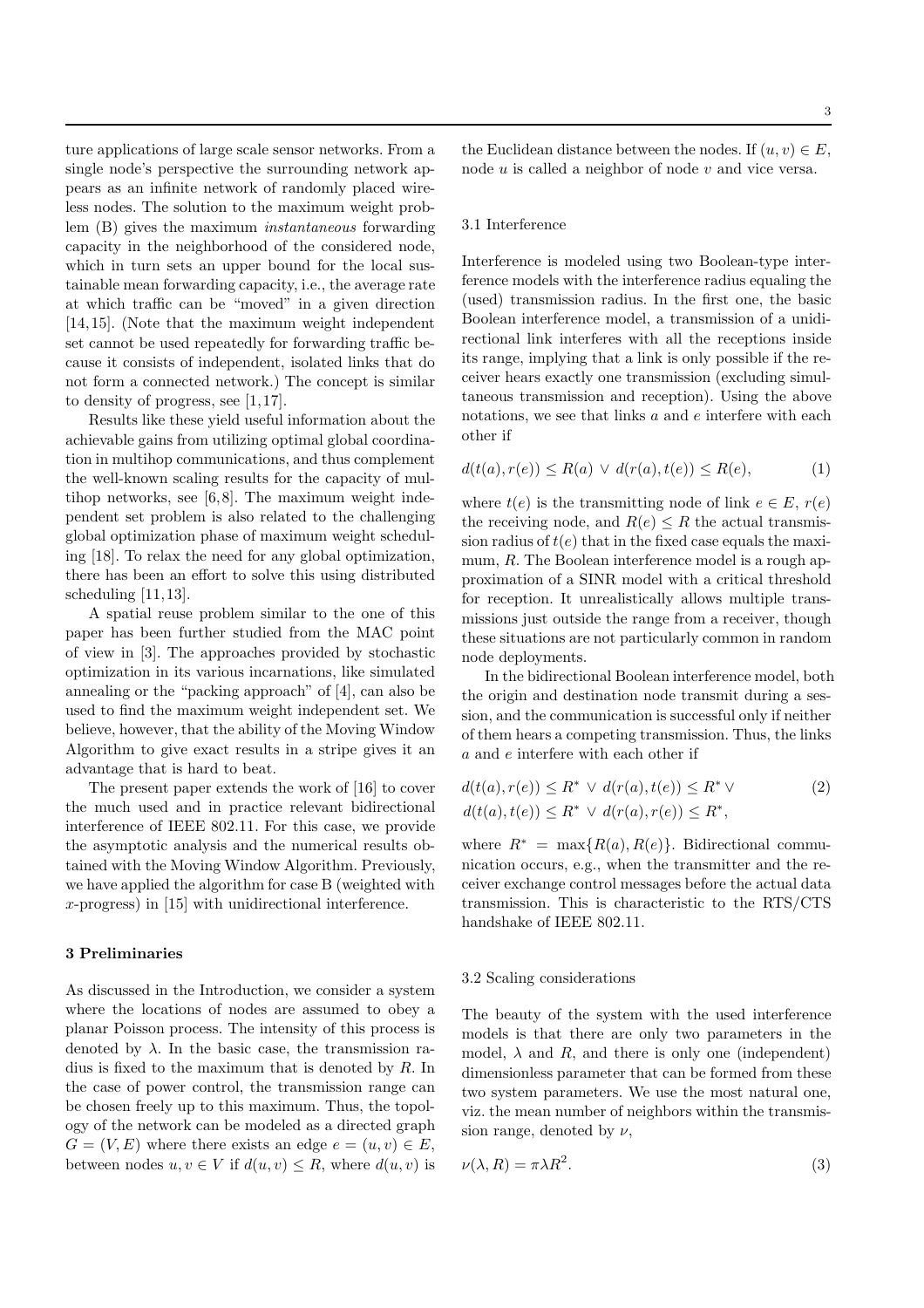In the case of an adjustable transmission range, this corresponds to the mean number of neighbors with the maximum transmission radius. With proper scaling considerations, as detailed below, all unknown functions of the two system parameters can be reduced to functions of this single variable.

Our goal is to find the maximum weight (or size) of an independent set of links per unit area in the following cases:

A. Unweighted,

- B. Weighted by the x-progress of the links,
- C. Weighted by the length of the links.

In the first case (A), we aim to calculate the maximum number of links per unit area, denoted by  $U(\lambda, R)$ . By dimensional analysis, we can write

$$
U(\lambda, R) = \lambda u(\nu(\lambda, R)),\tag{4}
$$

where  $u(\nu)$  is a dimensionless function of a single variable to be determined. In fact,  $u(\nu(\lambda, R))$  represents the number of links per node.

The second case (B) differs from the previous as we are interested in the maximum density of progress,  $U_x(\lambda, R)$ , that is the maximum x-progress (the progress of the link in a fixed direction, see [1,17]) per unit area, and by dimensional analysis we get

$$
U_x(\lambda, R) = \sqrt{\lambda} u_x(\nu(\lambda, R)), \qquad (5)
$$

where  $u_x(\nu)$  is another unknown dimensionless function.

In the last case (C) we are interested in the total length of the links per unit area,  $U_l$ , that can be expressed with the help of a yet another dimensionless function  $u_l$ , exactly as in  $(B)$ ,

$$
U_l(\lambda, R) = \sqrt{\lambda} u_l(\nu(\lambda, R)).
$$
\n(6)

In short, our task is to find the dimensionless functions  $u(\nu)$ ,  $u_x(\nu)$ , and  $u_l(\nu)$ . In the sequel, speaking generally we use  $u_*(\nu)$  to represent any of these functions. The notation  $U_*(\lambda, R)$  is used similarly.

# 4 Low and high density asymptotics

In this section we consider the asymptotic behavior of the dimensionless functions  $u_*(\nu)$  when the mean node degree approaches zero or infinity. The analysis when  $\nu$ approaches infinity is rudimentary but believed to capture the essential dependency. The obtained theoretical limits provide useful insight and will be compared to simulations in Section 6.3.

# 4.1 Asymptotics in the limit  $\nu \rightarrow 0$

When the mean degree of a node approaches zero, the same consideration is valid for both interference models. Basically, it is more about being able to form links than it is about the links interfering with each other.

In the unweighted case (A), a general upper bound for the function  $U$ , the maximum number of links per unit are, is given by

$$
U(\lambda, R) \le \frac{1}{2}\lambda (1 - e^{-\nu}).
$$
\n(7)

The reasoning with the above inequality is that there are on the average  $\lambda$  nodes per unit area, and that one obviously gets an upper bound for  $U(\lambda, R)$  if each node can freely choose the neighbor to form a link with, without any restrictions imposed by other links. The factor  $\frac{1}{2}$  accounts for the fact that it takes two nodes to form a link. The parenthetical expression is the probability that a node has a neighbor. Written in terms of  $u(\nu)$ the upper bound takes the form

$$
u(\nu) \le \frac{1}{2}(1 - e^{-\nu}).
$$
\n(8)

It is also obvious that asymptotically when  $\nu \rightarrow 0$  the upper bound becomes tight, since in the rare cases when a node has a neighbor within its transmission radius, they can indeed form a link with a high probability without any other link interfering. In this asymptotic regime the probability  $(1 - \exp{-\nu}) \approx \nu$ , and we have

$$
u(\nu) \sim \frac{1}{2}\,\nu, \text{ when } \nu \to 0. \tag{9}
$$

For the case weighted by the x-progress  $(B)$ , the same reasoning otherwise applies but instead of the probability of having a neighbor, we have the mean  $x$ progress of the link to the furthest neighbor. Hence, the general upper bound for the function  $U_x$  becomes

$$
U_x(\lambda, R) \le \frac{1}{2} \lambda R X(\nu),\tag{10}
$$

where  $X(\nu)$  is the mean distance (in units of R) from a randomly chosen node to its most distant neighbor node in the x-direction, i.e., absolute value of the  $x$ distance (if there is none, the distance is taken to be zero). For  $u(\nu)$ , we have

$$
u_x(\nu) \le \frac{1}{2} \sqrt{\frac{\nu}{\pi}} X(\nu). \tag{11}
$$

When  $\nu$  is small,  $X(\nu) \approx 4\nu/(3\pi)$ , where  $4/(3\pi)$  is the mean x-distance to a neighbor, and  $\nu$  is the approximate probability of having a neighbor. Thus, we have

$$
u_x(\nu) \sim \frac{2}{3} \left(\frac{\nu}{\pi}\right)^{3/2}, \text{ when } \nu \to 0. \tag{12}
$$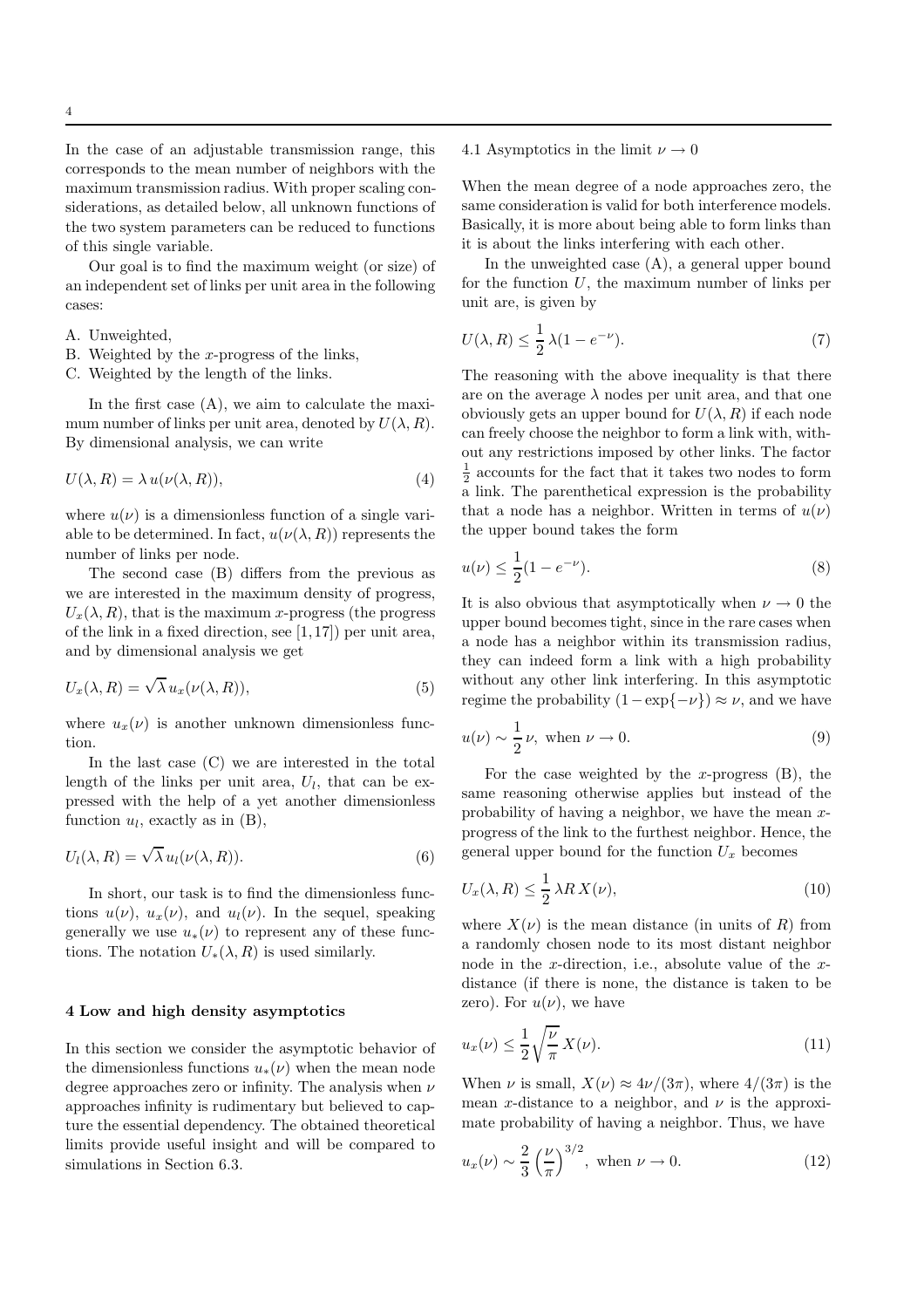The third case (C) is similar to the second case, but we have to replace the x-distance between the nodes by the actual distance,  $L(\nu)$ . Hence,  $L(\nu) \approx 2\nu/3$ , and

$$
u_l(\nu) \sim \frac{1}{3\sqrt{\pi}} \nu^{3/2}, \text{ when } \nu \to 0.
$$
 (13)

4.2 Asymptotics in the limit  $\nu \to \infty$ 

We now turn our attention to how  $U(\lambda, R)$  behaves for large  $\lambda$  when R is considered to be fixed and present a plausible reasoning for the asymptotics. The analysis is different for the unidirectional and bidirectional interference models.

Unidirectional interference leads to the starting observation that if the end points of a link can be arbitrarily placed on a continuous plane, then the most efficient way of packing links is to form vertical columns. The claim is most obvious in the case with x-progress  $(B)$ . There has to be a distance larger than R between two consecutive links, as illustrated in Figure 1, but the vertical distance between the links can be small. In fact, the Boolean interference model (unrealistically) sets no limit on how densely the links can be vertically packed: two parallel links of maximal length R, however close, never interfere with each other. This suggests that for a very high  $\lambda$ , when there are nodes almost everywhere, the maximum weight independent sets consist of links forming vertical columns.

In cases A and C, that are undirected, the packing can be done even more efficiently by changing the direction of every other column. This way a small distance  $\varepsilon$  is enough between the columns as the endpoints near each other are all either transmitters or receivers.



Fig. 1: On a continuous plane links can be efficiently stacked in vertical columns (case B). In cases A and C, links can be packed even tighter since  $\varepsilon$  margin is enough between columns transmitting in alternating directions.

The next step is to estimate the expected vertical distance between the links. Based on the above observation we consider a naive model where, starting from a vertical link of length  $R$ , the end points of the next link above are determined independently by proceeding in the vertical direction in the shown areas of Figure 2 until next node (from the Poisson process) is found.



Fig. 2: The simplified model for estimating the vertical distance between the stacked links.

The width x of the area between the vertical line and the circle is for small heights  $y$  approximately parabolic,  $x \approx y^2/(2R)$ . Denote the coordinates (random variables) of the node by  $(X, Y)$ . Since  $A \sim \text{Exp}(\lambda)$  and  $A \approx Y^3/(6R)$ , we have the complementary distribution function of  $Y$ ,

$$
P\{Y > y\} = P\{A > y^3/(6R)\} = e^{-\lambda y^3/(6R)}
$$

i.e.,  $P\{Y^n > y\} = P\{Y > y^{1/n}\} = e^{-\lambda y^{3/n}/(6R)}$ , from which

,

$$
E[Y^{n}] = \int_{0}^{\infty} e^{-\lambda y^{3/n}/(6R)} dy
$$
  
=  $\left(\frac{6R}{\lambda}\right)^{n/3} \frac{n}{3} \int_{0}^{\infty} t^{n/3-1} e^{-t} dt$   
=  $\left(\frac{6R}{\lambda}\right)^{n/3} \frac{n}{3} \Gamma\left(\frac{n}{3}\right) = \left(\frac{6R}{\lambda}\right)^{n/3} \Gamma\left(1 + \frac{n}{3}\right),$ 

where, in the second step, a new variable  $t = \lambda y^{3/n} / (6R)$ has been introduced. In particular we have

$$
E[Y] = \Gamma\left(\frac{4}{3}\right) \left(\frac{6R}{\lambda}\right)^{1/3}, \quad E[Y^n] = \frac{\Gamma(1+\frac{n}{3})}{\Gamma(\frac{4}{3})^n} E[Y]^n,
$$

whence the variance is

$$
V[Y] = \left(\frac{\Gamma(\frac{5}{3})}{\Gamma(\frac{4}{3})^2} - 1\right) E[Y]^2 \approx 0.132 E[Y]^2.
$$

The distribution of X is determined by that of Y,  $X \sim$ Uniform $(0, Y^2/(2R))$ , from which

$$
\mathrm{E}[X]=\mathrm{E}[\mathrm{E}\,[X\,|\,Y]] = \mathrm{E}[\frac{Y^2}{4R}]=\frac{\varGamma(\frac{5}{3})}{4 R \varGamma(\frac{4}{3})^2}\,\mathrm{E}[Y]^2
$$

and

$$
V[X] = E[E[X^2|Y]] - E[X]^2 = E[\frac{1}{3}(\frac{Y^2}{2R})] - E[\frac{Y^2}{4R}]^2
$$
  
= 
$$
\frac{\frac{1}{3}\Gamma(\frac{7}{3}) - \frac{1}{4}\Gamma(\frac{5}{3})^2}{4\Gamma(\frac{4}{3})^4 R^2} E[Y]^4 \approx \frac{0.0759}{R^2} E[Y]^4.
$$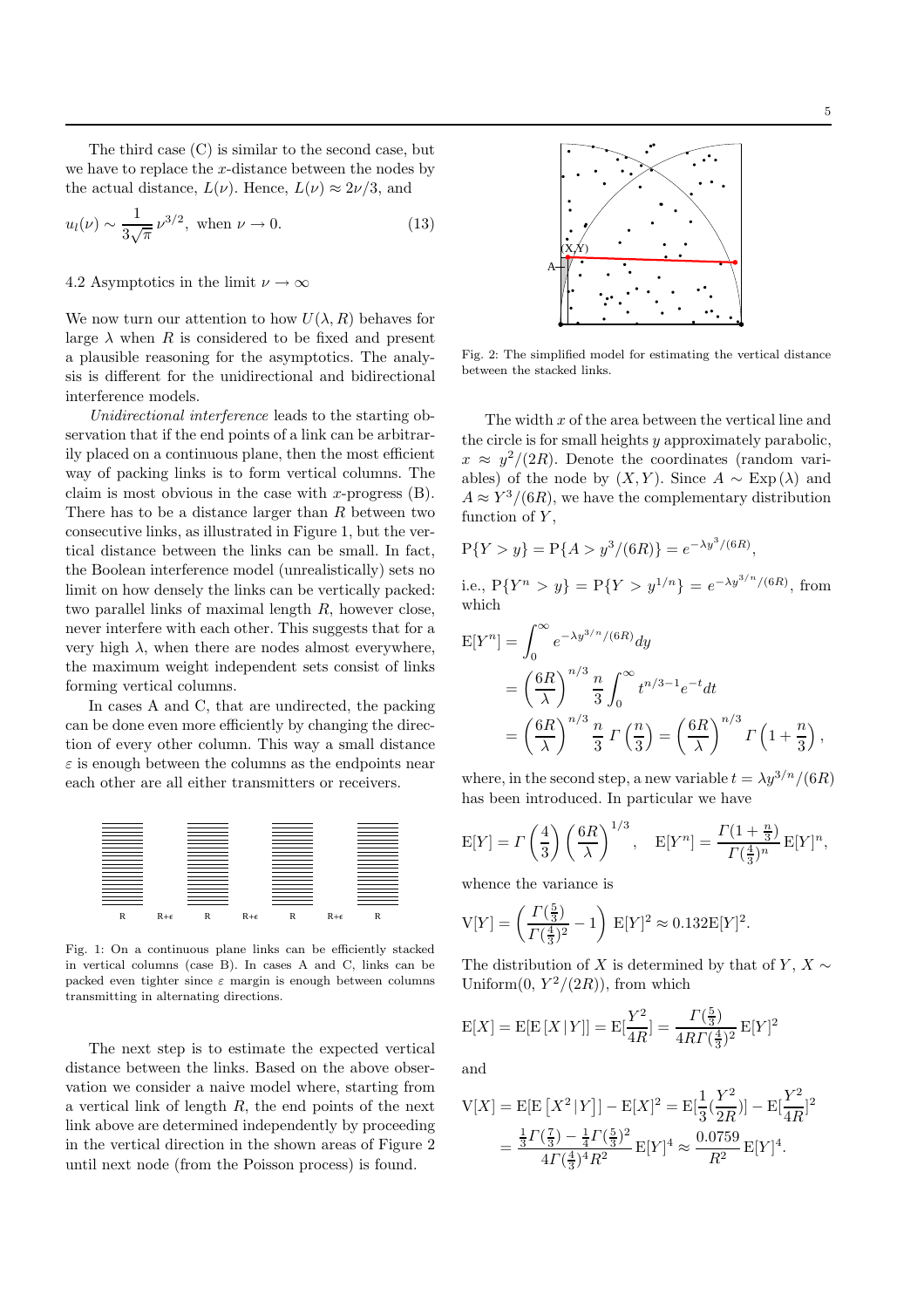Now, consider the random walk  $\mathbf{X}_n = \sum_{i=1}^n (X_i, Y_i)$ ,  $n = 1, 2, \dots$  When  $\lambda \to \infty$  this random walk tends to a deterministic motion along the vertical line with constant rate. This is because both  $E[X]$  and  $V[Y]$  go to zero quadratically in  $E[Y]$ . Thus over a finite interval y, which takes on the average  $n = y/E[Y]$  steps, the expected total displacement in the x-direction is  $nE[X] \sim yE[Y]$ , which goes to zero with  $E[Y]$  as  $\lambda \to$ ∞. Similarly the total variance of the displacement in the y-direction after n steps is  $nV[Y] \sim yE[Y]$  and goes to zero as  $\lambda \to \infty$  (the total variance of the xdisplacement goes to zero even faster as the one step variance  $V[X] \sim E[Y]^4$ .

The fact that the independent random walks of both the end points tend to constant deterministic motion along the vertical lines, in the hindsight justifies considering each step starting from a vertical link of maximal length R; the wiggle and contraction of the added links tend to zero.

Finally, we are able to calculate the asymptotic behavior in the three cases starting from the unweighted one  $(A)$ . From the above it follows that  $E[Y]$  defines the vertical packing distance. As there is one vertical link in every rectangle of height  $E[Y]$  and width  $(1 + \varepsilon)R$ , cf. Figure 1, the reward per unit area is asymptotically  $U(\lambda, R) \approx 1/(R E[Y]),$ 

$$
U(\lambda, R) \approx \frac{1}{\Gamma(\frac{4}{3})} \left(\frac{\lambda}{6R^4}\right)^{1/3},\tag{14}
$$

$$
u(\nu) = \frac{1}{\Gamma(\frac{4}{3})} \left( \frac{\sqrt{6}}{\pi} \nu \right)^{-2/3}.
$$
 (15)

Similarly in the weighted case (B), as there is one vertical link of length  $R$  in every rectangle of height E[Y] and width  $(2 + \varepsilon)R$ , the weight per unit area is asymptotically  $U_x(\lambda, R) \approx 1/(2E[Y]),$ 

$$
U_x(\lambda, R) \approx \frac{1}{2\,\Gamma(\frac{4}{3})} \left(\frac{\lambda}{6R}\right)^{1/3},\tag{16}
$$

$$
u_x(\nu) = \frac{1}{2\,\Gamma(\frac{4}{3})} \left(\frac{36}{\pi} \nu\right)^{-1/6}.\tag{17}
$$

Finally in the third case  $(C)$ ,  $U_l(\lambda, R) = 2 U_x(\lambda, R)$ , and  $u_l(\nu) = 2 u_x(\nu)$  as the number of links compared to the packing in Figure 1 can be doubled. Hence,

$$
U_l(\lambda, R) \approx \frac{1}{\Gamma(\frac{4}{3})} \left(\frac{\lambda}{6R}\right)^{1/3},\tag{18}
$$

$$
u_l(\nu) = \frac{1}{\Gamma(\frac{4}{3})} \left(\frac{36}{\pi} \nu\right)^{-1/6}.
$$
 (19)

For more realistic interference models, one can conjecture that the asymptotic tail of  $u_*(\nu)$  comes down



Fig. 3: When the end points of the links from a triangular lattice (with bidirectional interference in cases B and C), the number of transmitting nodes at the minimum distance from a node is maximized.

more rapidly than for the unidirectional interference model due to the fact that this model unrealistically allows multiple transmissions just outside the interference range of a receiving node.

Bidirectional interference prevents the links from packing very close to each other. In the unweighted case (A), short links are preferred because then the interference ranges of the origin and destination overlap, and the exclusion area of the link is minimized. In the limit, the length of the links tends to zero, and the link constellation approaches equilateral triangular lattice with one transmission range between the links. Hence,

$$
U(\lambda, R) \approx \frac{2}{\sqrt{3}R^2},\tag{20}
$$

$$
u(\nu) = \frac{2\pi}{\sqrt{3}} \nu^{-1}.
$$
 (21)

In the weighted cases (B) and (C), the end points of the links form the same lattice as depicted in Figure 3. Hence, we have the reward R per area of  $\sqrt{3}R^2$ , and

$$
U_{x,l}(\lambda, R) \approx \frac{1}{\sqrt{3}R},\tag{22}
$$

$$
u_{x,l}(\nu) = \sqrt{\frac{\pi}{3}} \,\nu^{-1/2}.\tag{23}
$$

The presented asymptotic behavior of  $u_*(\nu)$  presumably gives everywhere an upper bound to the true curve. We return to the comparison with the numerical values later in Section 6.3. Note also that the  $\nu \to \infty$ asymptotics do not apply when adjusting the transmission radius is allowed. Though the number of potential neighbors increases with a greater  $R$ , it is always possible to use the previous link configuration unless a better one becomes available. Thus in these cases,  $u_*(\nu)$  approaches some limit.

#### 5 Moving Window Algorithm

In this section we derive an algorithm similar to Retrospective optimization introduced in a study of reservation systems [19]. The algorithm is presented using an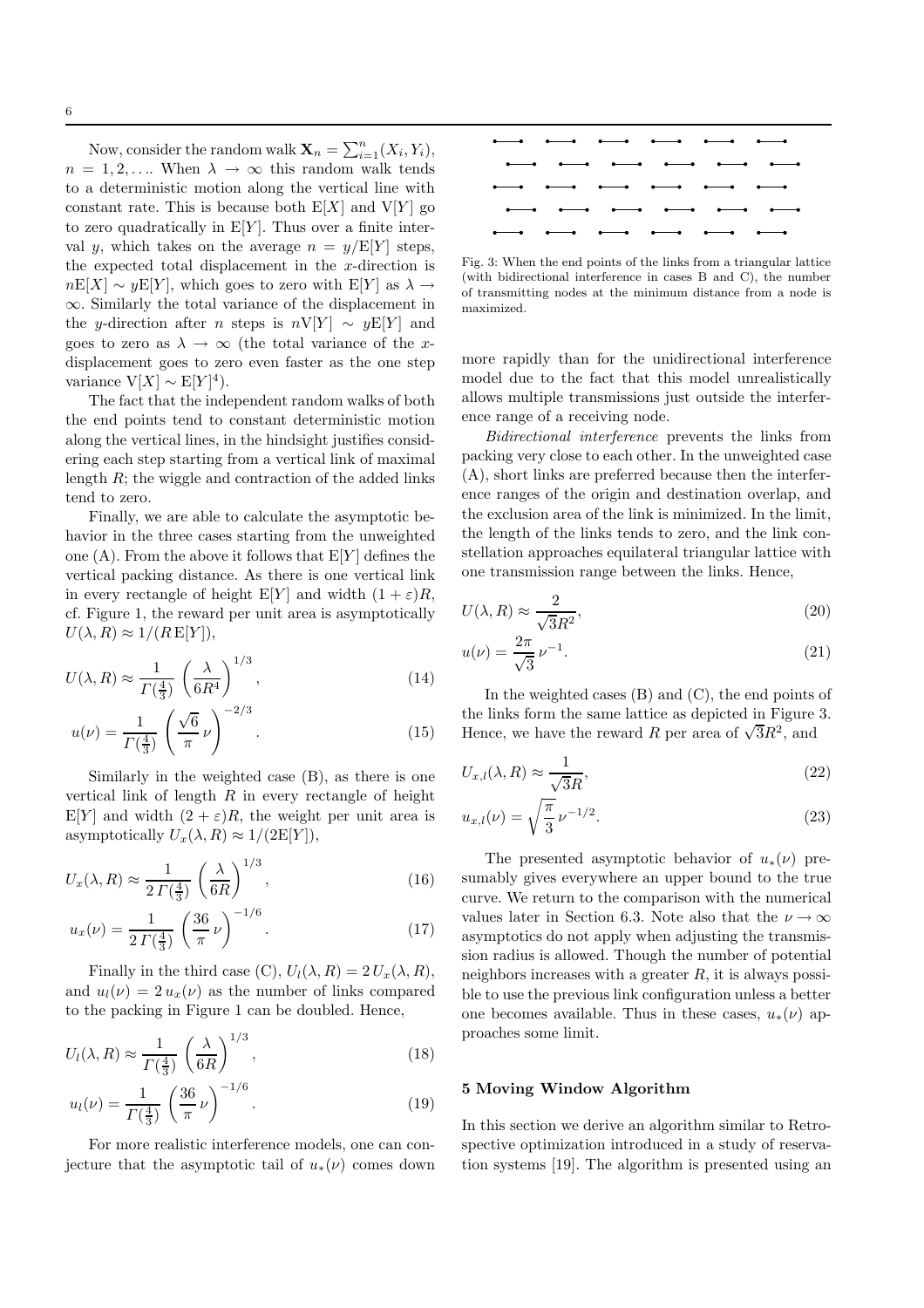illustrative example. A pseudocode of a reference implementation and a note on complexity can be found from Appendix A.

The algorithm considers a small portion of the network at a time, a rectangular window that moves, and regarding the strip that the moving window covers during a simulation, the result is exact. The algorithm uses a binary tree to enumerate all the possible link combinations in the window area to find the maximum size or weight of an independent set of links per unit area so far conditioned on the choice of the combination of conflict-free links. The length of the simulation is not limited, and the covered strip can be of any desired length. We repeat the simulation for windows of different height to extrapolate the value of the maximum weight per area for an infinitely large network.

Because the height of the window in practice is limited, the top and the bottom of the strip can be connected to diminish the border effect and represent an infinite dimension, see Figure 4. The perimeter of the formed cylinder needs to be large enough for the results to be meaningful. The other direction can be handled by moving the window along the cylindrical network. The width of the window (i.e., the length of the cylindrical window) needs to be large enough for the window to contain all the links that can possibly interfere with the links that are going to enter the window in the future (that is,  $3R$  which is the maximum length of two links and a  $R+\varepsilon$  margin). The possible combinations of these links are maintained in the binary tree. The links that have already left the window do not affect the possible on/off-state of the links entering the window and can thus be removed by a procedure explained next.



Fig. 4: The top and the bottom of the window are connected together to diminish the border effect. The formed cylinder is moved in the direction of its axis.

A rooted binary tree represents all the possible link combinations in the window area. Every edge of the tree describes whether the link corresponding to that level is active or not, and the value assigned to each leaf shows the maximum size or weight of the independent set thus far (starting from the initial position of the window) conditioned on the combination of active links in the window represented by the leaf. This is illustrated in Figure 5. The figure represents an example of a situation where the simulation of the unweighted case (A) (the values in the vertices represent the size of the independent set of links) with unidirectional interference has just started, and the first four nodes have entered the window making it possible to form six links. The maximum size of an independent set of links is 2 corresponding to activation set  $\{uv, xw\}$  or  $\{vu, wx\}$ .



Fig. 5: A window containing 4 links and the corresponding binary tree with 6 levels representing the links (in alphabetical order) in the window.

When the window of Figure 5 is being moved to the right, the first event is the node u leaving the window. Since the entering and exiting links are independent, we can combine the on- and off-branches corresponding to a link whose endpoint has been dropped out of the window and choose the greater values for the new tree. That is, we compare leaves<sup>2</sup> that only differ in the dropped link and choose the maximum of those to be the value of the same node in the new tree where the level corresponding to the dropped link has been eliminated in this way. For example, when the first link to leave the window, uv, is being eliminated from the tree,

<sup>2</sup> Besides the leaves also the other vertices can be updated, but they hold no significance to the final result since the leaves cover all the possible link combinations.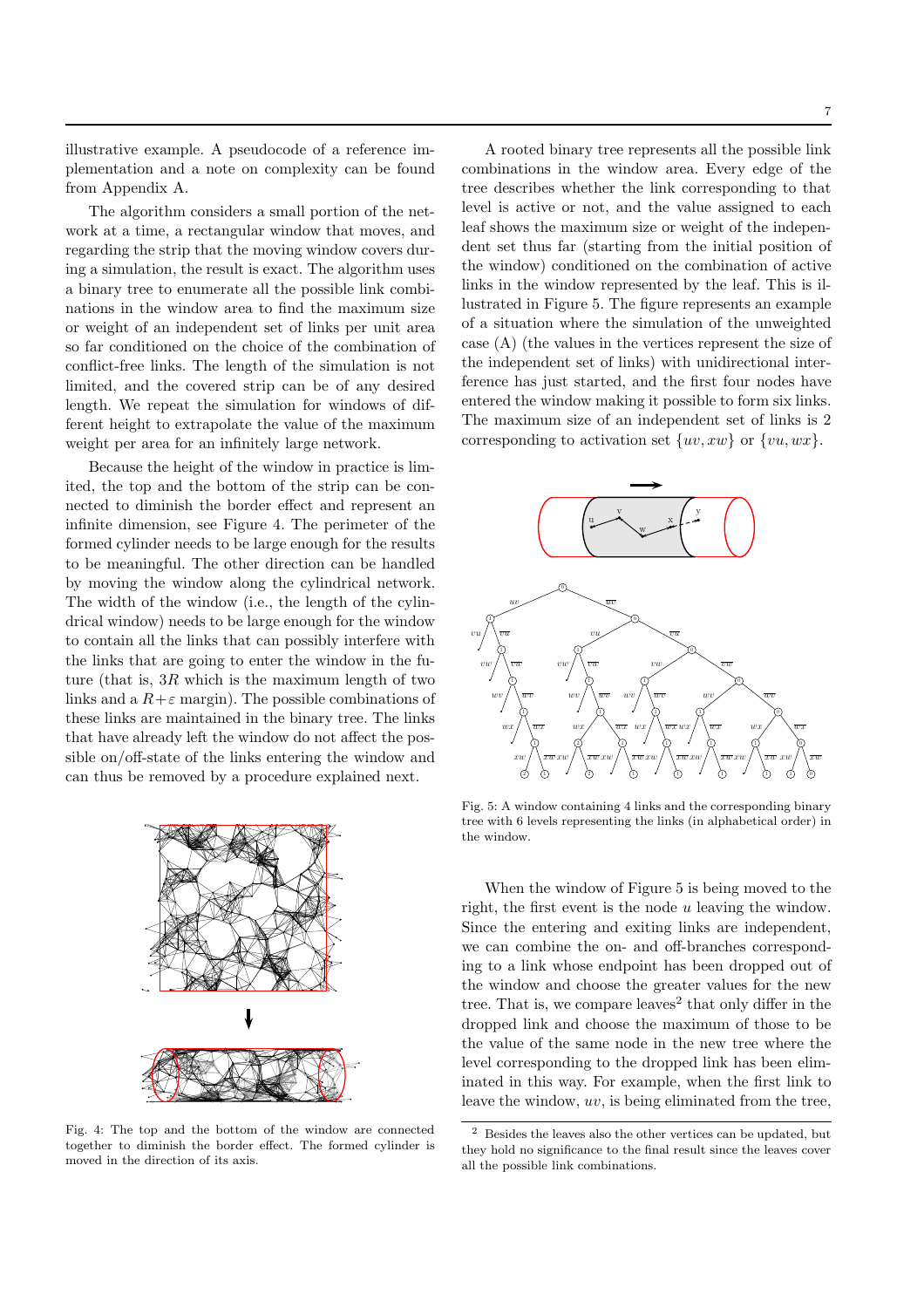the leaf with value 2 corresponding to the activation set  $\{uv, xw\}$  (first from the left in Figure 5) is compared to the leaf with value 1 corresponding to the activation set  $\{xw\}$  (second from the right), and the value of leaf  $\{xw\}$  in the new tree in Figure 6 (second from the right) is thus 2. Also the link vu has to be removed from the tree when the node u leaves the window.



Fig. 6: The binary tree of Figure 5 after the first link to leave the window uv has been removed. In addition to the leaves, also the other vertices have been updated.

The next event, when moving the window, happens when node y enters and makes two new links possible. These new links are then added to the binary tree, after which the shape of the tree is the same as in Figure 5, but the value assigned to each leaf, except for those with vw or wv, is one higher since in these cases it is possible to use either the link uv or vu that have already exited the window. At this point, it is not explicitly visible which dropped links can be activated. Thus, the maximum value in the tree is the maximum size of the independent set of links so far given the set of active links in the window area. In this way we can generate the network realizations on the fly and progressively find the maximum size or weight of the independent set of links.

We do not maintain information about the links belonging to the maximum weight set, although, this information could be extracted from the algorithm with the cost of used memory. To further minimize the memory requirements the links are removed from the window as soon as they stop interfering with links that are going to enter the window in the future. When a link does not interfere with future links anymore, the information whether the link belongs to the maximum weight independent set is no longer required in the calculations, but the link can be removed from the binary tree maintaining the on/off status of the relevant links. This way the size of the binary tree, that is the bottleneck limiting the usefulness of the algorithm, can be kept as small as possible.

The algorithm limits in no way the length of the simulation in the direction in which the window moves, and when the execution is continued, the result converges without bias towards the true value. When the simulation is ended, the maximum size or weight of the independent set of links is the maximum of the values assigned to the leaves of the binary tree. The simulation is repeated to produce confidence intervals for the value. In the other direction, we have to rely on extrapolation and estimate the maximum value for an infinitely wide cylinder, as discussed in the next section.

#### 5.1 Extrapolation

This section concentrates on extrapolating the maximum weight per area for the infinite plane from the measurements considering only strips of the network with limited height.

The simulations with the Moving Window Algorithm produce values  $u_*(\nu, p)$ , where p (in units of R) is the perimeter of the cylinder. For a given  $\nu$ , a range of p are needed to extrapolate  $u_*(\nu)$  to an infinitely wide cylinder. Figure 7 represents  $u(p)$  of case A with unidirectional interference and fixed R for different values of  $\nu$ . As seen from the figure, the narrowest cylinders do not give a reliable estimate for larger values of  $\nu$ . The exact number of values of p required for the extrapolation depends heavily on the case studied as discussed next related to the x-progress case.



Fig. 7: Function  $u(p)$  with unidirectional interference and fixed R for different values of  $\nu$ , and the 95 % confidence intervals.

The second unidirectional case  $(B)$  with x-progress differs from the other unidirectional cases as it is the only directed case. The working principle of the algorithm does not depend on the direction of the traffic, i.e., the direction in which the progress of the maximal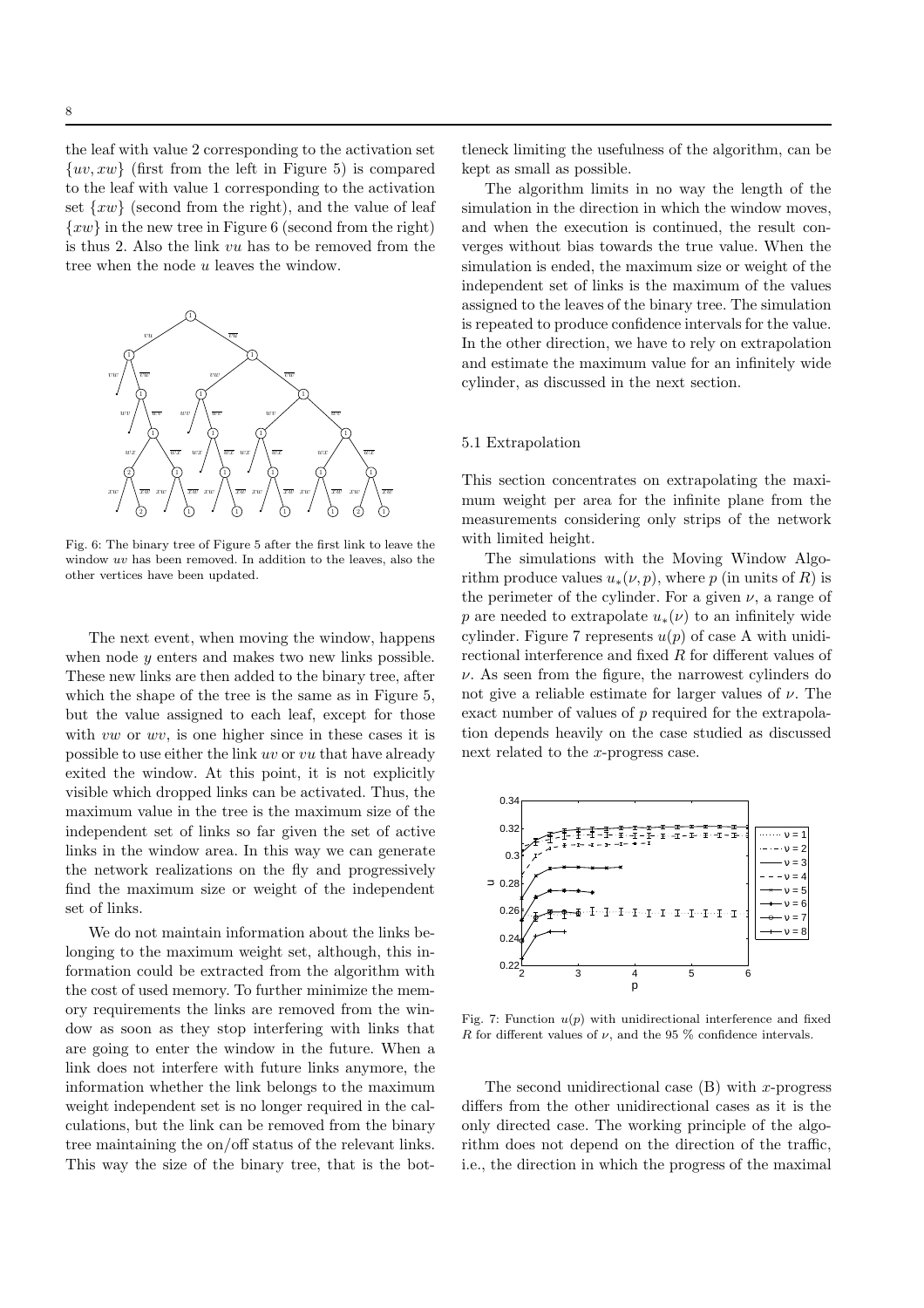independent set is calculated, but it has to be fixed. We have two extremes: the direction is parallel with the direction in which the cylinder moves (along the cylinder) or the progress is calculated perpendicular to the movement of the cylinder (around the cylinder). In the latter case  $u(p)$  depends heavily on the number of link columns that we are able to fit around the cylinder. The maxima appear when the perimeter is approximately a multiple of  $2R$ , meaning that we are able to fit full-length links and the margins  $R + \varepsilon$  between them. When the direction of the progress is turned by a right angle, we get more stable results as the vertical distance between the links in a column is more stochastic. This effect is illustrated in Figure 8. The observation supports the assumption made in Section 4.2 about the most efficient way of packing the links, that is, to form vertical columns.



Fig. 8: Function  $u_x(p)$  with unidirectional interference and fixed R for different values of  $\nu$  when direction of progress is around the cylinder (dashed lines) and along the cylinder (solid lines).

With bidirectional interference and fixed transmission radius, the active links start to form patterns when the network gets denser (recall Fig. 3). The difference to the towers formed in the unidirectional case is that the distance between the links is more deterministic, and  $u_*(\nu, p)$  is thus more sensitive to the perimeter of the cylinder. The undulation is the heaviest in the weighted cases and with large values of  $\nu$ , and the interesting parameter region of case B is thus the most difficult to reach. When the transmission range is adjustable,  $u_*(\nu, p)$  is more stable as the effective number of neighbors is smaller.

# 6 Numerical results

In this section we present the numerical results obtained by the Moving Window Algorithm and extrapolation techniques of Section 5 for the three cases: unweighted  $(A)$ , weighted by x-progress  $(B)$ , and weighted by length (C) with both unidirectional and bidirectional interference. In addition to fixed transmission radius  $R$ , we consider transmission radii freely adjustable up to this maximum value. In this case the parameter  $\nu$  is defined to correspond to the mean number of neighbors within the maximum range.

# 6.1 Unidirectional interference

We begin with the unidirectional interference model. Figure 9a shows  $u(\nu)$  for the unweighted case (A) with both fixed and adjustable transmission radius. With a fixed transmission radius the maximum occurs at  $\nu^* = 2.7$  and equals 0.32. The curve with power control is an increasing one as all configurations that are feasible with a given maximum radius are also possible with a greater maximum, and being upper bounded by the theoretical maximum of  $\frac{1}{2}$ , i.e., one link per two nodes, it tends to a limit when  $\nu \to \infty$ . As can be seen, the limit is relatively close to the theoretical maximum, implying that the maximum gain from a freely adjustable transmission radius is approximately 50 % (30 % at  $\nu^*$ ).



Fig. 9: Function  $u_*(\nu)$  for unidirectional interference with and without power control. The values for case A with fixed R are those extrapolated from Figure 7.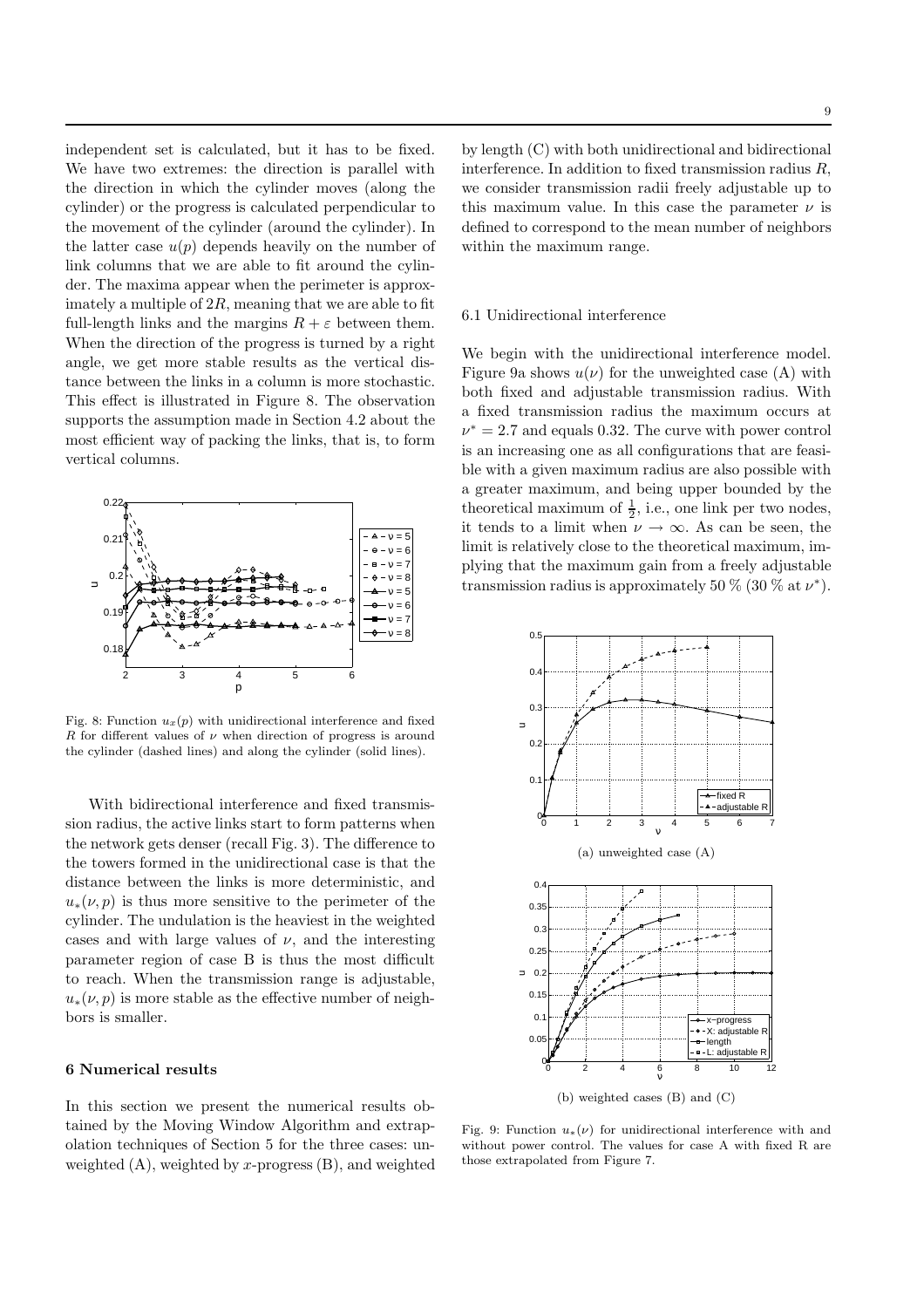| Table 1: Numerical results |         |                |             |               |            |             |  |  |  |
|----------------------------|---------|----------------|-------------|---------------|------------|-------------|--|--|--|
|                            |         | unidirectional |             | bidirectional |            |             |  |  |  |
|                            | fixed   |                | adjustable  | fixed         |            | adjustable  |  |  |  |
|                            | $\nu^*$ | $u(\nu^*)$     | $u(\infty)$ | $\nu^*$       | $u(\nu^*)$ | $u(\infty)$ |  |  |  |
| А                          | 2.7     | 0.322          | > 0.46      | 2.1           | 0.270      | > 0.33      |  |  |  |
| В                          | 10      | 0.200          | > 0.29      | 7.0           | 0.170      | > 0.20      |  |  |  |
|                            |         | > 0.33         | > 0.38      | 5.5           | 0.210      | > 0.24      |  |  |  |

Figure 9b represents  $u_*(\nu)$  for the weighted cases (B and C) with fixed transmission radius and with the possibility to reduce the transmission power to the minimum required. Even though the computational complexity grows with the number of links, it is possible to simulate x-progress with fixed transmission radius up to the optimal size of the neighborhood. The maximum occurs at  $\nu^* \approx 10$  and equals 0.20. In the case of a length-weighted set (C), the number of links in the window is doubled compared to the second case, since we have to consider both directions separately. Thus we are not able to find the optimal neighborhood size. As with the unweighted case, the curves corresponding to cases with power control do not have a maximum but are increasing functions of  $\nu$  tending to a limit when  $\nu \rightarrow \infty$ . Again, the maximum gain from an adjustable transmission radius is close to 50 % in case B.

## 6.2 Bidirectional interference

The unweighted case (A) with the bidirectional interference model is presented in Figure 10a. The maximum with fixed transmission radius equals 0.27 and is achieved with  $\nu^* = 2$ . The maximum gain from a freely adjustable transmission radius is approximately 25 %  $(15 \% \text{ at } \nu^*)$ .

Figure 10b shows how  $u_x(\nu)$  and  $u_l(\nu)$  behave with bidirectional interference. The maxima are  $u_x(7) = 0.17$ and  $u_l(5.5) = 0.21$ . The corresponding approximate gains from an adjustable transmission radius are 20 % and 15 % at  $\nu^*$ .

## 6.3 Discussion

For reference, the most important numerical results from all cases have been gathered to Table 1. Since the curves are flat near the maximum, it is harder to determine the optimum neighborhood size than the maximum value itself (given with the accuracy of  $\pm 0.001$ ). The values of  $\nu^*$  are results of parabolic fits near the maximum and given with the accuracy of two significant figures. The lower bounds for the cases with adjustable transmission



Fig. 10: Function  $u_*(\nu)$  for bidirectional interference with and without power control.

radius (and for unidirectional case C with fixed transmission radius) are based on the obtained maximum values.

As mentioned, the size of the binary tree places limitations on the feasible simulation parameters  $(\nu$  and  $p$ ). Since the process is stochastic, the number of links in the window may temporarily grow very large, and the size of the tree may exceed the available memory. Thus, we are only able to simulate cylinders wide enough until a certain value of  $\nu$  in each case. An adjustable transmission radius is always computationally more complex than a fixed one since it increases the number of conflict-free link combinations and the size of the tree.

In the unidirectional case weighted by the  $x$ -progress (B) and in the bidirectional cases, we do not have to consider both links between two nodes. In case B, we never activate a link with a negative weight, and with bidirectional interference, both the links are equal and only one of them can be active. In these cases, it is possible to run simulations with higher values of  $\nu$ , but the number of links in the window stays continuously on a high level, and the simulations are slow. The results are presented as far as it has been possible to proceed in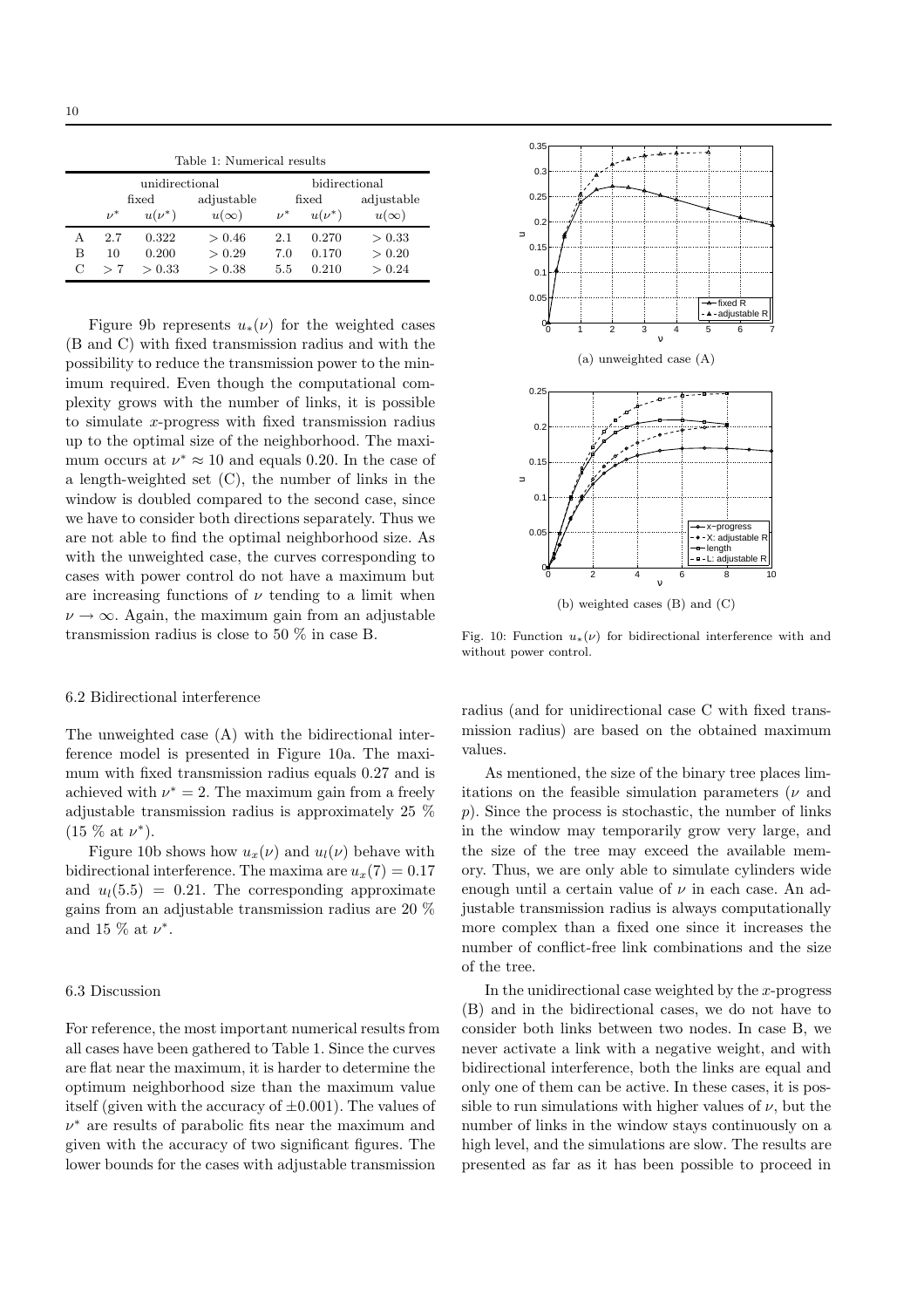

Fig. 11: Numerically evaluated curve for the functions  $u_*(\nu)$  along with the low- and high- $\nu$  asymptotic curves.

reasonable time using a computer with at most 16 GB memory.

Finally, we compare the numerical results with the asymptotic results of Section 4. Figure 11a presents these for  $u(\nu)$  and Figure 11b for  $u_r(\nu)$  with unidirectional interference. Figures 11c and 11d present the corresponding curves with bidirectional interference. As can be seen from these figures, even the rudimentary analysis seems to yield a plausible asymptotic behavior for large  $\nu$ . However, the figures also show that asymptotes alone do not characterize the curves accurately in the most interesting parameter area.

## 7 Conclusions

We studied the maximum weight independent sets in an infinite plane. This is a problem of stochastic geometry that relates to the question of the largest possible number of simultaneous successful transmissions, i.e., the spatial reuse in wireless multihop networks. The obtained results offer a point of comparison for practical MAC protocol implementations. The used simulation methods are also applicable for point processes other than the Poissonian one as well as for interference models, e.g., asymmetric ones, as long as the range of interference is limited.

We illustrated the working principles of the Moving Window Algorithm that allowed us to study the problem numerically. The algorithm produces exact results (weight per area) for any network realization in an arbitrarily long strip or, to reduce boundary effects, a cylinder obtained from the strip by joining its upper and lower ends. The network realization can be generated on-the-fly as the window moves, thus enabling unlimited simulations and accurate unbiased estimates. The height of the strip (perimeter of the cylinder) is, however, limited and to obtain results for an infinite plane an extrapolation technique was used.

Three different cases were studied. The first considered the number of simultaneous transmissions per unit area, the second the number of transmissions weighted by the progress of the transmissions in a given direction, and the third the number of transmissions weighted by their lengths. The cases were covered both when only one of the end points transmits (unidirectional interference) and when both end points transmit (bidirectional interference). In addition, the effect of power control was studied.

As expected, the problem turned out to be computationally demanding. However, we were able to produce previously unknown numerical results for all the cases. Only in the third unidirectional case, with links weighted by their lengths, were we unable to reach the most interesting parameter region, leaving room for more computational science oriented work in the future.

We presented also asymptotic analyses of the systems. The high-density asymptotics are a challenging problem, and our analysis is to be considered as a first attempt. Though capturing the essence of the problem, the analysis can be made more refined and improved in rigor.

Acknowledgements The work was done in the ABI and AWA projects funded by TEKES, Ericsson, and Nokia Siemens Networks. JN was supported by the Nokia Foundation.

# Appendix

## A Moving Window Algorithm

Table 2 represents a pseudo code for a reference version of the Moving Window Algorithm of Section 5. The algorithm takes as a parameter the length of the simulation,  $M$ . The algorithm first introduces the used variables: the current step,  $i$ , the set of nodes in the window, W, the set of links between the nodes in the window,  $L$ , the binary tree used to enumerate the possible link combinations in the window, T. At the beginning of the simulation, the binary tree is just a root node r.  $x(w)$  and  $y(w)$ refer to the coordinates of a particular node  $w$ , while  $t(l)$  and  $r(l)$  are the transmitting and receiving node of a link l, as in Section 3. Variables with a hat (e.g.,  $\hat{w}$ ) are temporary variables used to introduce new instances.

The main loop of the algorithm consists of the following phases. 1) The algorithm determines the exponential distance to the next node and moves the window forward. 2) The algorithm removes the nodes that are no longer in the window from W and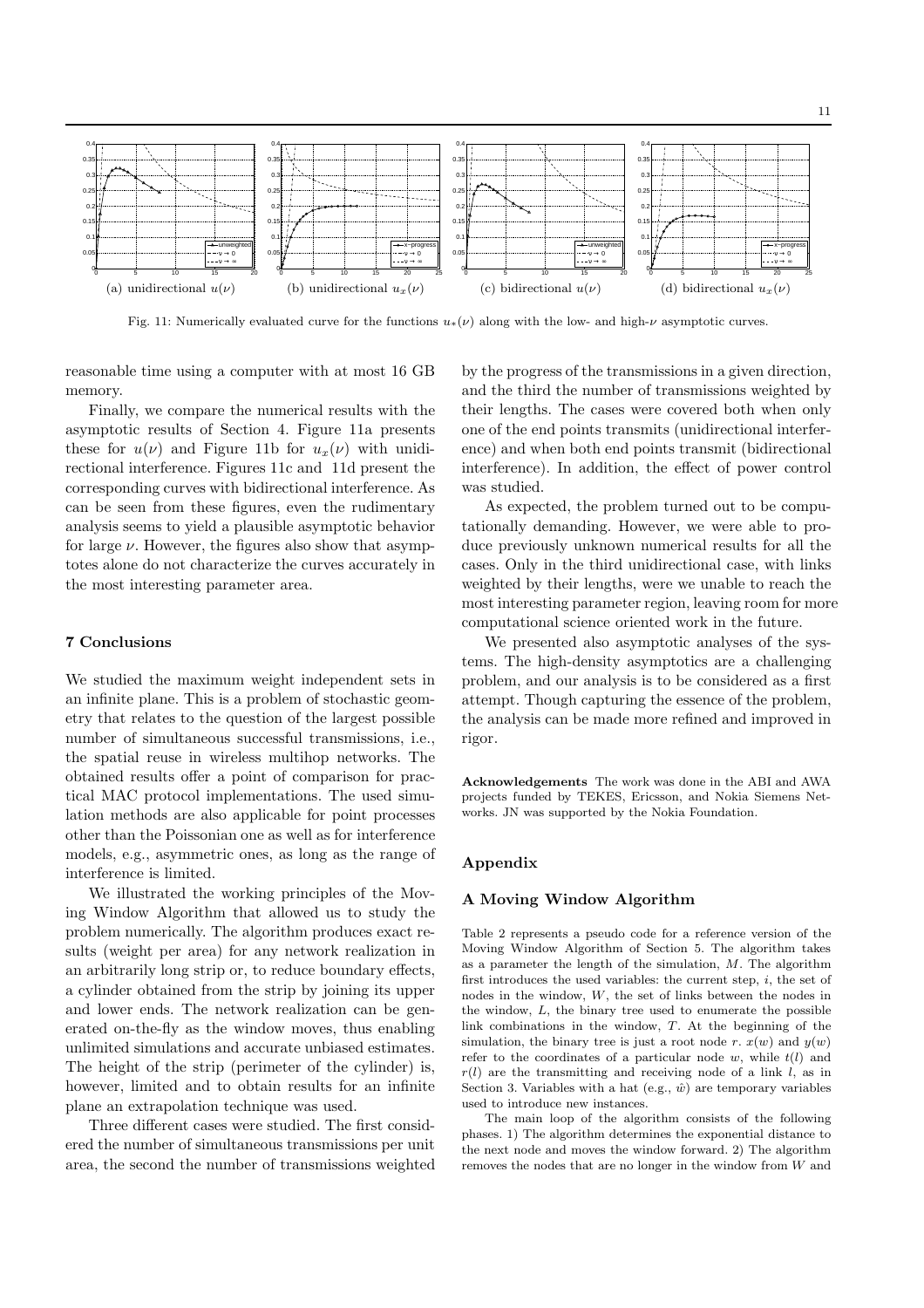$13.$  $14.$ 15.  $16.$ 

Table 3: Binary tree procedures

|     | (a) $ADD(n,l,b)$                      |     | (b) $\text{RMV}(n,l)$                                             |     | (c) CMP $(n,m)$                                                                          |
|-----|---------------------------------------|-----|-------------------------------------------------------------------|-----|------------------------------------------------------------------------------------------|
| 1.  | if $INTERF(link(n), l)$               | 1.  | <b>if</b> $rc(n) \neq \text{NULL}$ do                             | 1.  | if $n =$ NULL do                                                                         |
|     | $\vee$ b = false do                   | 2.  | if $link(rc(n)) = l$ do                                           | 2.  | return m                                                                                 |
| 2.  | if $rc(n) = NULL$ do                  | 3.  | if $lc(n) \neq NULL$ do                                           | 3.  | else if $m = \text{NULL}$ do                                                             |
| 3.  | $w(\hat{n}) := w(n)$                  | 4.  | $lc(n) :=$                                                        | 4.  | return n                                                                                 |
| 4.  | $\mathrm{rc}(n) := \hat{n}$           |     | $\text{CMP}(\text{lc}(\text{lc}(n)), \text{lc}(\text{rc}(n)))$    | 5.  | else                                                                                     |
| 5.  | else                                  | 5.  | $rc(n) :=$                                                        | 6.  | if $w(n) > w(m)$ do                                                                      |
| 6.  | if $lc(n) \neq \text{NULL}$ do        |     | $\text{CMP}(\text{rc}(\text{lc}(n)), \text{rc}(\text{rc}(n)))$    | 7.  | $\operatorname{lc}(n) := \operatorname{CMP}(\operatorname{lc}(n), \operatorname{lc}(m))$ |
| 7.  | $ADD(lc(n),l,\text{false})$           | 6.  | else                                                              | 8.  | $rc(n) := \text{CMP}(rc(n), rc(m))$                                                      |
| 8.  | end if                                | 7.  | $\operatorname{lc}(n) := \operatorname{lc}(\operatorname{rc}(n))$ | 9.  | return n                                                                                 |
| 9.  | $ADD(rc(n),l,\text{false})$           | 8.  | $rc(n) := rc(rc(n))$                                              | 10. | else                                                                                     |
| 10. | else                                  | 9.  | end if                                                            | 11. | $lc(m) := \text{CMP}(lc(n),lc(m))$                                                       |
| 11. | if $rc(n) = NULL$ do                  | 10. | else                                                              | 12. | $rc(m) := \text{CMP}(rc(n), rc(m))$                                                      |
| 12. | $w(\hat{n}) := w(n) + w(l)$           | 11. | if $lc(n) \neq NULL$ do                                           | 13. | return m                                                                                 |
| 13. | $\mathrm{lc}(n) := \hat{n}$           | 12. | $\text{RMV}(\text{lc}(n),l)$                                      | 14. | end if                                                                                   |
| 14. | $w(\hat{n}) := w(n)$                  | 13. | end if                                                            | 15. | end if                                                                                   |
| 15. | $\mathrm{rc}(n) := \hat{n}$           | 14. | $\text{RMV}(\text{rc}(n),l)$                                      |     |                                                                                          |
| 16. | else                                  | 15. | end if                                                            |     |                                                                                          |
| 17. | <b>if</b> $lc(n) \neq \text{NULL}$ do | 16. | end if                                                            |     |                                                                                          |
| 18. | ADD(lc(n),l,true)                     |     |                                                                   |     |                                                                                          |

20.  $ADD(rc(n),l,\text{true})$ 

19. end if

21. end if 22. end if

Table 2:  $MWA(M)$ 

| 0.  | $i := 0, W := \emptyset, L := \emptyset, T := r, y(\hat{w}) := 0$ |
|-----|-------------------------------------------------------------------|
| 1.  | while $y(\hat{w}) < M$ do                                         |
| 2.  | $i := i + 1$                                                      |
| 3.  | $S_i \sim \text{Exp}(\lambda p)$                                  |
| 4.  | $x(\hat{w}) \sim \text{Uni}(p), y(\hat{w}) := y(\hat{w}) + S_i$   |
| 5.  | forall $w \in W$ do                                               |
| 6.  | if $y(\hat{w}) - y(w) > 3R$ do                                    |
| 7.  | $W := W \setminus \{w\}$                                          |
| 8.  | forall $l \in L$ do                                               |
| 9.  | if $t(l) = w \vee r(l) = w$ do                                    |
| 10. | $L := L \setminus \{l\}$                                          |
| 11. | $\text{RMV}(r,l)$                                                 |
| 12. | end if                                                            |
| 13. | end for                                                           |
| 14. | end if                                                            |
| 15. | end for                                                           |
| 16. | forall $w \in W$ do                                               |
| 17. | if $d(w, \hat{w}) \leq R$                                         |
| 18. | $t(\hat{l}) := \hat{w}, r(\hat{l}) := w$                          |
| 19. | $L := L \cup \{\hat{l}\}\$                                        |
| 20. | ADD(r, l, true)                                                   |
| 21. | $t(\hat{l}) := w, r(\hat{l}) := \hat{w}$                          |
| 22. | $L := L \cup \{\hat{l}\}\$                                        |
| 23. | ADD(r, l, true)                                                   |
| 22. | end if                                                            |
| 23. | end for                                                           |
| 24. | $W := W \cup {\hat{w}}$                                           |
| 25. | end while                                                         |
|     |                                                                   |

the related links from  $L$  and updates the tree (RMV). 3) The algorithm determines the new links that can be formed and adds them to  $L$  and updates the tree (ADD). Finally, it adds the new node to W.

Maintaining the binary tree is done with the recursive procedures ADD of Table 3a and RMV of Table 3b. They both take as a variable the current node of the tree,  $n$ , and the link  $l$  to be added or removed. In addition, ADD needs a Boolean variable, b, that tells whether or not it is possible to have the new link activated in the current branch of the tree. Additionally, RMV uses procedure CMP of Table 3c to recursively compare two nodes (n and m) of the tree. In the procedures,  $w(\cdot)$  denotes the weight of either a node of the tree or a link. The left (link on) and right (link off) child of a node n are denoted by  $\mathrm{lc}(n)$  and  $\mathrm{rc}(n)$  respectively.

For large window sizes and dense networks, the running time of the algorithm is dominated by the time required to update the binary tree. In the worst case, the nodes communicate in pairs, i.e., the links do not interfere with each other (except for the two links between the same two nodes in the undirected cases), and the size of the binary tree is of the order of  $O(2^{|L|})$  (i.e.,  $O(\sqrt{2}^{|W|}))$  in case B and  $O(\sqrt{3}^{|L|})$  (i.e.,  $O(\sqrt{3}^{|W|}))$  in cases A and C. As in our case the underlying network is random, there is usually heavy interference between the links. If all the links in the window interfere with each other, the size of the tree behaves as  $O(|L|^2)$ , i.e.,  $O(|W|^4)$ .

## References

- 1. F. Baccelli, B. Blaszczyszyn, and P. Muhlethaler. An aloha protocol for multihop mobile wireless networks. IEEE Transactions on Information Theory, 52(2):421–436, 2006.
- 2. R. Catanuto, S. Toumpis, and G. Morabito. Opti{c,m}al: Optical/optimal routing in massively dense wireless networks. In IEEE INFOCOM, pages 1010–1018, 2007.
- 3. M. Durvy, O. Dousse, and P. Thiran. Self-organization properties of CSMA/CA systems and their consequences on fairness. IEEE Transactions on Information Theory, 55(3):931– 943, 2009.